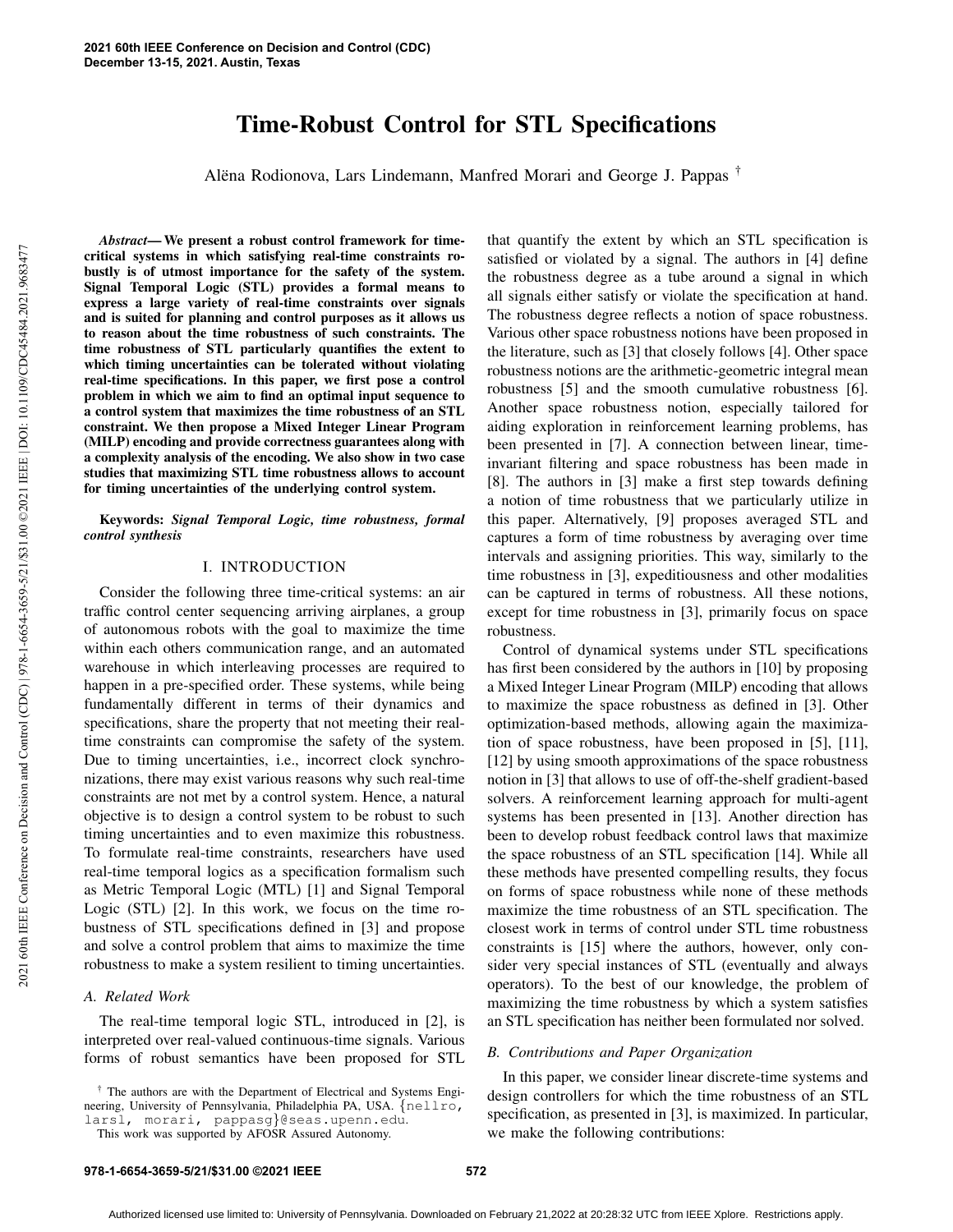- 1) We formulate a novel control problem to find an input sequence that maximizes the time robustness by which the system satisfies an STL specification. Thereby, we define a new problem space for the robust control of time-critical systems.
- 2) We extend the theoretical foundation of time robustness and complement the work in [3] with additional theoretical results on soundness of time robustness.
- 3) To solve the optimal control problem, we propose a novel Mixed-Integer Linear Program (MILP) encoding. We provide correctness guarantees and a complexity analysis of the encoding.
- 4) We show how the proposed MILP encoding can be used to perform the time-robust control for unmanned aerial vehicles and multi-agent surveillance.

The remainder of the paper is organized as follows. Sec. II introduces STL with its qualitative and time-robust semantics. In Sec. III we state the control synthesis problem that we aim to solve. We also present the soundness theorem with the proof available in the Appendix Sec. VI-A. In Sec. IV we present the proposed solution using the MILP encoding. Extensive simulations and case studies are presented in Sec. V. Finally, we summarize with conclusions in Sec. VI.

## II. SIGNAL TEMPORAL LOGIC (STL) ROBUSTNESS

Let **x** be a discrete-time signal  $\mathbf{x} : \mathbb{T} \to X$  such that  $\mathbb{T} \subseteq \mathbb{Z}_{\geq 0}$ is the time domain and  $\overline{X} \subseteq \mathbb{R}^n$  is a metric space. We denote a signal state at time step *t* as  $x_t \in X$  and call the set of all signals  $\mathbf{x} : \mathbb{T} \to X$  the *signal space*  $X^{\mathbb{T}}$ . Let  $M = {\mu_1, \ldots, \mu_L}$  be a set of real-valued linear functions of the state *x*,  $\mu_k(x)$  :  $X \to \mathbb{R}$ . For each  $\mu_k$  its corresponding *predicate*  $p_k$  is defined as  $p_k := \mu_k(x) \geq 0$ . Thus, each predicate defines a set in which  $p_k$  holds true, namely  $p_k$ defines the set  $\{x \in X \mid \mu_k(x) \ge 0\}$  in which  $p_k$  is true. All defined predicates construct the set  $AP := \{p_1, \ldots, p_L\}$ . Let interval  $I = [a, b] \subset \mathbb{T}$  be a non-empty time interval where  $0 \le a \le b$ . For  $t \in \mathbb{T}$ , the time interval  $[t + a, t + b]$  is denoted as  $t + I$ . The supremum operator is written  $\Box$  and infimum is written  $\Box$ ,  $\Box$  is a Boolean *true*. We interpret sign(0) = 1.

The syntax of Signal Temporal Logic (STL) is defined recursively as follows [2]:

$$
\varphi := p \mid \neg \varphi \mid \varphi_1 \wedge \varphi_2 \mid \varphi_1 \mathscr{U}_I \varphi_2 \tag{1}
$$

where  $p \in AP$  is a predicate,  $\neg$  and  $\wedge$  are the Boolean negation and conjunction, respectively, and  $\mathcal{U}_I$  is the Until temporal operator over bounded interval *I*. The disjunction  $(\vee)$  and implication ( $\implies$ ) are defined as usual. Additional temporal operators Eventually  $(\Diamond)$  and Always ( $\square$ ) can be defined as  $\Diamond_I \varphi = \top \mathscr{U}_I \varphi$  and  $\Box_I \varphi = \neg \Diamond_I \neg \varphi$ .

Formally, the *semantics* of an STL formula  $\varphi$  defines what it means for a system trajectory x to satisfy  $\varphi$  at time point *t*, denoted as  $(\mathbf{x}, t) \models \varphi$ . If satisfaction does not hold it is denoted as  $(\mathbf{x},t) \not\models \varphi$ . We will use the characteristic function notation:

*Definition 2.1 (STL characteristic function [3]):* The characteristic function  $\chi_{\varphi}(\mathbf{x},t): X^{\mathbb{T}} \times \mathbb{T} \to \{-1,+1\}$  of an



Fig. 1: Evolution of the trajectory (a), characteristic function (b) and time robustness (c) from Example 1.

STL formula  $\varphi$  relative to a trajectory **x** at time *t* is defined inductively as:

$$
\chi_{p}(\mathbf{x},t) = \text{sign}(\mu(x_t))
$$
\n
$$
\chi_{\neg \varphi}(\mathbf{x},t) = -\chi_{\varphi}(\mathbf{x},t)
$$
\n
$$
\chi_{\varphi_1 \wedge \varphi_2}(\mathbf{x},t) = \chi_{\varphi_1}(\mathbf{x},t) \sqcap \chi_{\varphi_2}(\mathbf{x},t)
$$
\n
$$
\chi_{\varphi_1 \mathscr{U}_1 \varphi_2}(\mathbf{x},t) = \bigsqcup_{t' \in t+1} \left( \chi_{\varphi_2}(\mathbf{x},t') \sqcap \prod_{t'' \in [t,t')} \chi_{\varphi_1}(\mathbf{x},t'') \right)
$$
\n(2)

The Boolean semantics of STL states that  $\chi_{\varphi}(\mathbf{x},t) = 1$ when  $(\mathbf{x},t) \models \varphi$ , and  $\chi_{\varphi}(\mathbf{x},t) = -1$  when  $(\mathbf{x},t) \not\models \varphi$ . While the Boolean STL semantics shows *whether* a signal x satisfies a given specification  $\varphi$  at time *t* or not, STL quantitative semantics, also known as robustness, measures *how much* the signal is satisfying or violating the specification. First notion of a quantitative measure of satisfaction has been presented in [4]. This notion defines a so-called *spatial robustness degree*. Later an alternative notion was presented in [3] where the authors suggested the novel measure of *time robustness*.

*Definition 2.2 (Time Robustness [3]):* The right and left time robustness of an STL formula  $\varphi$  with respect to a trajectory x at time *t* are defined inductively as:

$$
\theta_p^+(\mathbf{x},t) = \chi_p(\mathbf{x},t) \cdot \max\{\tau \ge 0 : \forall t' \in [t,t+\tau],\chi_p(\mathbf{x},t') = \chi_p(\mathbf{x},t)\}\tag{3}
$$

$$
\theta_p^-(\mathbf{x},t) = \chi_p(\mathbf{x},t) \cdot \max\{\tau \ge 0 : \forall t' \in [t-\tau,t],\chi_p(\mathbf{x},t') = \chi_p(\mathbf{x},t)\}\tag{4}
$$

and then applying to each  $\theta_p^{\bowtie}$ , where  $\bowtie \in \{+, -\}$ , the recursive rules of the operators similarly to Def. 2.1 resulting in:

$$
\theta_{-\varphi}^{\bowtie}(\mathbf{x},t) = -\theta_{\varphi}^{\bowtie}(\mathbf{x},t)
$$
\n(5)

$$
\theta_{\varphi_1 \wedge \varphi_2}^{\bowtie}(\mathbf{x},t) = \theta_{\varphi_1}^{\bowtie}(\mathbf{x},t) \ \sqcap \ \theta_{\varphi_2}^{\bowtie}(\mathbf{x},t) \tag{6}
$$

$$
\theta_{\varphi_1 \mathscr{U}_1 \varphi_2}^{\bowtie}(\mathbf{x},t) = \bigsqcup_{t' \in t+1} \left( \theta_{\varphi_2}^{\bowtie}(\mathbf{x},t') \ \sqcap \ \bigcap_{t'' \in [t,t']} \theta_{\varphi_1}^{\bowtie}(\mathbf{x},t'') \right) \tag{7}
$$

*Example 1:* We next illustrate the time robustness notion in Fig. 1. The trajectory  $\mathbf{x} = [\mathbf{x}^{(1)}, \mathbf{x}^{(2)}]^\top$  presented in Fig.1(a) is finite and discrete-time, its state at each time step  $t =$  $0, \ldots, 7$  is  $x_t = [x_t^{(1)}, x_t^{(2)}]^\top \in \mathbb{R}^2$ . Let the two predicates be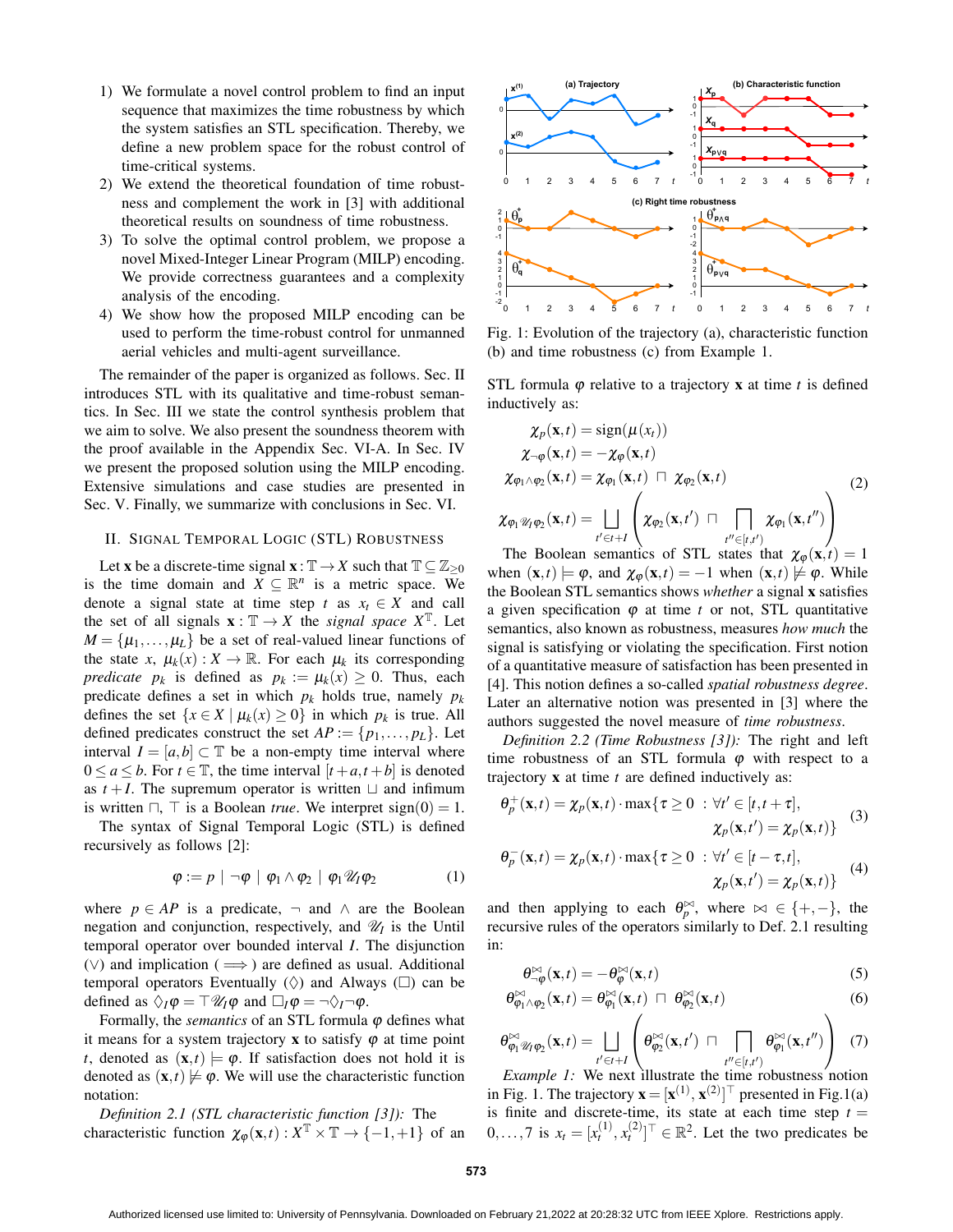$p = x^{(1)} \ge 0$  and  $q = x^{(2)} \ge 0$ . The characteristic functions for *p*, *q* and  $\varphi = p \vee q$  are shown in Fig. 1(b). The evolutions of the right time robustness  $\theta_{\varphi}^{+}(\mathbf{x},t)$ ,  $t = 0,...,7$  for the above predicates,  $\varphi = p \lor q$  and  $\varphi = p \land q$  are presented in Fig. 1(c). For instance, consider time step  $t = 3$ . Since  $\chi_p(x,3) =$  $\chi_p(x,4) = \chi_p(x,5) = +1$  and  $\chi_p(x,6) = -1$ , by Def. 2.2,  $\theta_p^+(x,3) = 2$ . On the other hand,  $\chi_q(x,3) = \chi_q(x,4) =$  $+1 \neq -1 = \chi_q(\mathbf{x}, 5)$ , thus,  $\theta_q^+(\mathbf{x}, 3) = 1$ . Also, from (6),  $\theta_{p\wedge q}^{+}(\mathbf{x},3) = \min(\theta_{p}^{+}(\mathbf{x},3), \theta_{q}^{+}(\mathbf{x},3)) = 1$  but  $\theta_{p\vee q}^{+}(\mathbf{x},3) = 1$  $\max(\theta_p^+(\mathbf{x},3), \theta_q^+(\mathbf{x},3)) = 2.$ 

#### *A. Soundness of Time Robustness*

In this section, we formulate and prove the theorem that states the relationship between the time robustness and Boolean semantics of STL. The following Theorem 2.1 is fundamental to the underlying theory of time robustness and the control synthesis problem defined in the next section, but to the best of our knowledge has never been formally stated in any previously published papers.

*Theorem 2.1 (Soundness):* For an STL formula *φ*, trajectory  $\mathbf{x} : \mathbb{T} \to X$ , time  $t \in \mathbb{T}$  and  $\bowtie \in \{+, -\}$  the following results hold:

1)  $\theta_{\varphi}^{\bowtie}(\mathbf{x},t) > 0 \implies \chi_{\varphi}(\mathbf{x},t) = +1$ 2)  $\theta_{\varphi}^{(x)}(x,t) < 0 \implies \chi_{\varphi}(x,t) = -1$ 3)  $\chi_{\varphi}(\mathbf{x},t) = +1 \implies \theta_{\varphi}^{\infty}(\mathbf{x},t) \ge 0$ 4)  $\chi_{\varphi}(\mathbf{x},t) = -1 \implies \theta_{\varphi}^{\infty}(\mathbf{x},t) \leq 0$ 

See the proof in the Appendix Sec. VI-A.

Note that equivalence  $\theta_{\varphi}^{\bowtie}(\mathbf{x},t) \ge 0 \Longleftrightarrow \chi_{\varphi}(\mathbf{x},t) = +1$  does not hold<sup>1</sup> since when  $\theta_{\varphi}^{(\infty)}(\mathbf{x},t) = 0$  we cannot determine if the formula is satisfied or violated.

*Example 1 (cont.):* Take a look again at the trajectory **x** shown in Fig. 1. Consider  $\varphi = p \vee q$ . From Fig 1(c) one can see that  $\theta_{\varphi}^+(\mathbf{x},3) = 2 > 0$  and  $\theta_{\varphi}^+(\mathbf{x},6) = -1 < 0$ . Since  $\chi_{\varphi}(\mathbf{x},3) = +1$  then due to Thm. 2.1,  $(\mathbf{x},3) \models \varphi$ . Similarly,  $\chi_{\varphi}(\mathbf{x}, 6) = -1$  leads to  $(\mathbf{x}, 6) \not\models \varphi$ . By taking a look at Fig. 1(b) one can conclude, that these facts indeed hold. Also note that for time points  $t = 5$  and  $t = 7$ ,  $\theta_{\varphi}^{+}(\mathbf{x}, 5) =$  $\theta_{\varphi}^{+}(\mathbf{x},7) = 0$  but  $\chi_{\varphi}(\mathbf{x},5) = +1$  and  $\chi_{\varphi}(\mathbf{x},7) = -1$ .

#### III. TIME-ROBUST STL CONTROL SYNTHESIS

Consider a discrete-time, linear control system:

$$
x_{t+1} = Ax_t + Bu_t \tag{8}
$$

where  $x_t \in X \subseteq \mathbb{R}^n$  is the current state of the system in a bounded domain *X*,  $u_t \in U \subseteq \mathbb{R}^m$  is the current control input,  $A \in \mathbb{R}^{n \times n}$  and  $B \in \mathbb{R}^{n \times m}$ . The system's initial state  $x_0$  takes values from some initial set  $X_0 \subseteq X$ . Given an initial state  $x_0$ and a finite control input sequence  $\mathbf{u} = (u_0, u_1, \dots, u_{H-1})$  s.t.  $u_t \in U$ , a *trajectory* of the system is the unique sequence of states  $\mathbf{x} = (x_0, x_1, \dots, x_H)$ , s.t.  $x_t \in X$  and (8) holds. We denote  $\mathbb{T} = \{0, 1, \ldots, H\}$  to be a finite discrete time domain, where *H* is a time horizon which is sufficiently large to verify the satisfaction of formula  $\varphi$ .

For time-critical systems one is often not only interested in satisfying an STL specification  $\varphi$  but also in satisfying

<sup>1</sup>Equivalence  $\theta_{\varphi}^{\bowtie}(x,t) \leq 0 \Longleftrightarrow \chi_{\varphi}(x,t) = -1$  does not hold either, same reasoning applied.

|                                  |  | <b>Algorithm 1:</b> The function $(\theta_p^+(x), \mathcal{P})$ = |  |
|----------------------------------|--|-------------------------------------------------------------------|--|
| MILP_PREDICATE $(p, \mathbf{x})$ |  |                                                                   |  |

**Input:** Linear predicate  $p := \mu(x) \ge 0$ , trajectory **x Output:** Right time robustness  $\theta_p^+(\mathbf{x})$  and the set of MILP constraints  $\mathscr P$ 1: Let  $z_t \in \mathbb{B}$  be constrained by (9),  $t = 0, \ldots, H$ . 2: Let  $\chi_p(\mathbf{x})$  be constrained by (10). 3: Let  $c_t^1$ ,  $c_t^0 \in \mathbb{Z}$  be constrained by (11) and (12). 4:  $\theta_p^+(\mathbf{x}) \stackrel{(13)}{=} c_t^1 + c_t^0 - \chi_p(\mathbf{x}, t).$ 5:  $\hat{\mathcal{P}}$  consists of the MILP constraints (9), (10), (11), (12), and (13).

 $\varphi$  robustly with respect to the time robustness  $\theta_{\varphi}^{\bowtie}(x,0)$ . Achieving such robustness is particularly important when the system is subject to timing uncertainties, including agent delays or early starts. Towards this goal, we aim to maximize time robustness  $\theta_{\varphi}^{\bowtie}(\mathbf{x},0)$  while imposing a lower bound  $\theta^*$ on  $\theta_{\varphi}^{\bowtie}(\mathbf{x},0)$ . In other words, for a given STL specification  $\varphi$ and initial condition  $x_0 \in X_0$ , we want to find a control input sequence  $\mathbf{u}^* = (u_0^*, u_1^*, \dots, u_{H-1}^*)$  such that the corresponding system trajectory  $\mathbf{x}^*$  satisfies the specification  $\varphi$  and results in a time robustness  $\theta_{\varphi}^{\bowtie}(\mathbf{x}^*,0)$  that is maximized and satisfies a minimum required time robustness  $\theta^* > 0$ . Formally, this can be defined as the following problem.

*Problem 1 (Time-Robust STL Control Synthesis):* Given an STL specification  $\varphi$ , time horizon *H*, discrete-time linear control system (8) with initial condition  $x_0 \in X_0$  and a lower bound  $\theta^*$ , solve

$$
\mathbf{u}^* = \underset{\mathbf{u}}{\operatorname{argmax}} \quad \theta_{\varphi}^{\bowtie}(\mathbf{x}, 0)
$$
  
s.t.  $x_{t+1} = Ax_t + Bu_t, u_t \in U, t = 0, ..., H - 1$   
 $x_t \in X, t = 0, ..., H$   
 $\theta_{\varphi}^{\bowtie}(\mathbf{x}, 0) \ge \theta^* > 0.$ 

Since the robustness function  $\theta_{\varphi}^{(\mathbf{x}, \mathbf{0})} \leq 0$ . smooth, gradient-based solvers cannot be applied to solve Prob. 1. Even more challenging is the fact that  $\theta_{\varphi}^{\bowtie}$  includes signal shifts according to (3)-(4). Thus, techniques based on smooth approximations [16], [11], non-smooth optimization theory [17] or Monte-Carlo optimization [18] are not applicable either. This motivates the use of Mixed-Integer Linear Programming (MILP) in this work to explicitly encode the signal shifts in (3)-(4). We describe the details of the MILP encoding of Prob. 1 in the next section.

# IV. MILP ENCODING OF TIME ROBUSTNESS

In this section, we present the right time robustness encoding. The left time robustness can be encoded analogously with only minor modifications and is hence omitted.

Following Def. 2.2, given the STL formula  $\varphi$ , the time robustness can be computed recursively on the structure of  $\varphi$ . We will start with the main milestone of the overall time robustness MILP encoding, that is the encoding of predicates, i.e.  $\theta_p^+(\mathbf{x},t)$ , in Section IV-A. We then briefly describe the encoding of other STL operators in Section IV-B.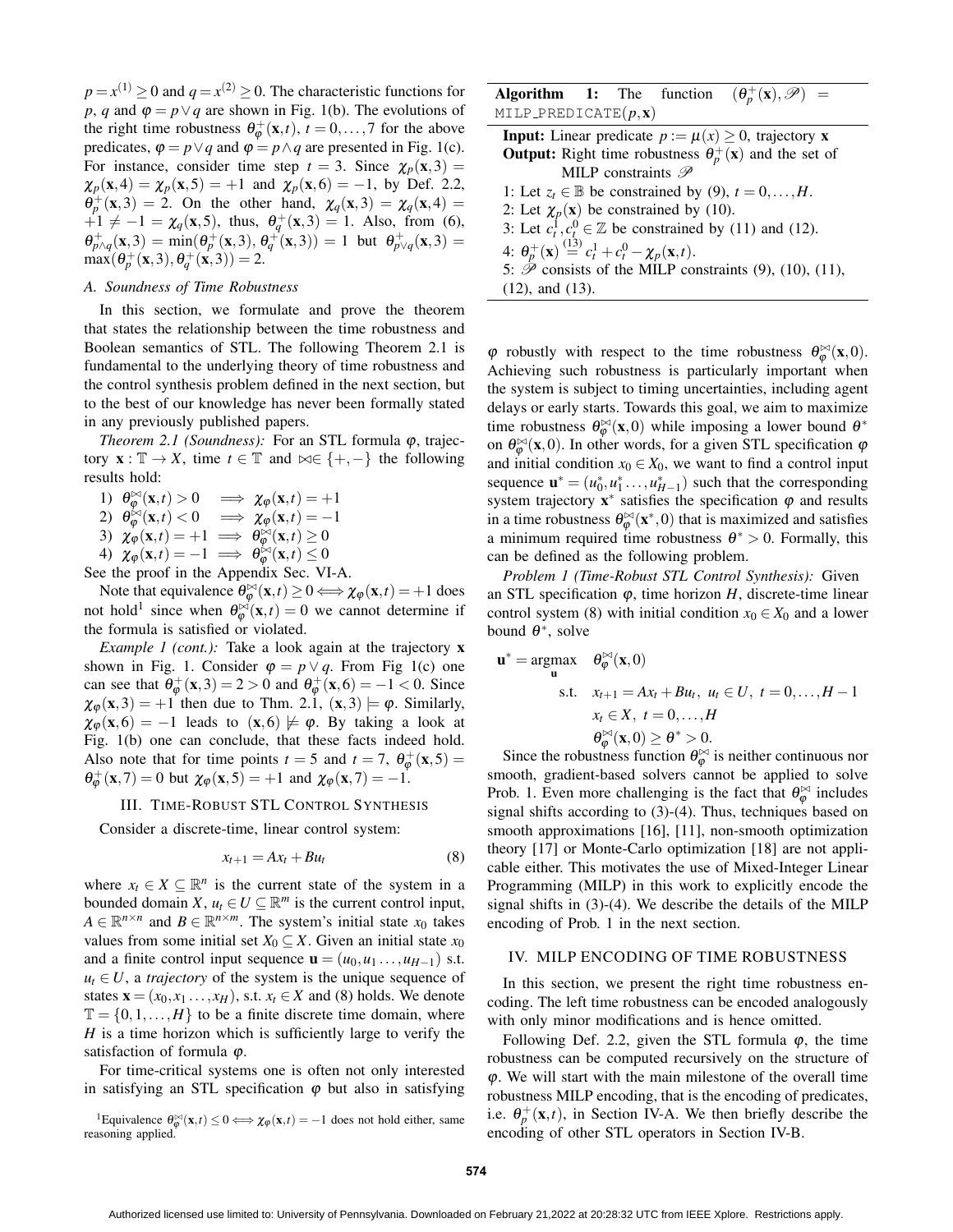## *A. MILP Encoding of STL Predicates*

We propose the idea of using counter variables within an MILP that enumerate the sequence of interest. Such counting idea implemented through the proposed MILP counters described later by (11)-(12) is the key concept behind the presented time robustness MILP encoding. Below we first summarize the result of the encoding for STL predicates, then present an algorithm where we explain the construction in more details and finally, consider the encoding on a particular example.

*Proposition 4.1 (MILP encoding of STL predicates):* For a linear predicate  $p \in AP$  and trajectory **x** described by the system constraints (8), the right time robustness sequence  $\theta_p^+(x) = (\theta_p^+(x,0),\ldots,\theta_p^+(x,H))$ , with  $\theta_p^+(x,t)$  defined by (3), is equivalent to the set of MILP constraints produced by the function  $(\theta_p^+(\mathbf{x}), \mathscr{P}) = \text{MILP\_PREDICATE}(p, \mathbf{x})$  in Alg. 1.

The proof is by construction and we explain a step-by-step construction of the Alg. 1 as follows.

1) First, we construct a binary variable  $z_t \in \{0,1\}$  that corresponds to the Boolean satisfaction of the predicate *p* by trajectory **x** at every time point  $t = 0, \ldots, H$ , i.e. we enforce that  $z_t = 1$  if and only if  $\mu(x_t) \geq 0$ . With an assumption that  $\mu(x_t)$  is a linear function of the state, variable  $z_t$  can be defined as a set of MILP constraints as follows [19]:

$$
\mu(x_t) \leq (M+\varepsilon) \cdot z_t - \varepsilon, \quad \mu(x_t) \geq m \cdot (1-z_t), \quad (9)
$$

where  $\varepsilon$  is a small positive constant that represents the tolerance,  $M = \max_{x \in X} \mu(x)$  and  $m = \min_{x \in X} \mu(x)$ . By [19], the over-estimate of *M* and under-estimate of *m* suffice for the equivalence as well.

2) Since  $z_t = 1$  if and only if  $\mu(x_t) \geq 0$  and by Def. 2.1  $\chi_p(\mathbf{x},t) = \text{sign}\,\mu(x_t) \in \{\pm 1\}$ , the characteristic function can be encoded as

$$
\chi_p(\mathbf{x},t) = 2z_t - 1. \tag{10}
$$

3) Recall that

$$
\theta_p^+(\mathbf{x},t) = \chi_p(\mathbf{x},t) \cdot \max\{\tau \ge 0 : \forall t' \in [t,t+\tau],
$$
  

$$
\chi_p(\mathbf{x},t') = \chi_p(\mathbf{x},t)\}.
$$

Since  $\chi_p(\mathbf{x},t) \in \{-1,+1\}$  there exist two disjoint possibilities for  $\theta_p^+$  which in terms of  $z_t$  can be written as:

$$
\theta_p^+(\mathbf{x},t) = \begin{cases} \max\{\tau : \forall t' \in [t, t + \tau], z_{t'} = 1\}, & \text{if } z_t = 1\\ -\max\{\tau : \forall t' \in [t, t + \tau], z_{t'} = 0\}, & \text{if } z_t = 0 \end{cases}
$$

where  $\tau \geq 0$ . In other words, if at time point *t*,  $z_t =$ 1, one can count the maximum number of sequential  $z_{t'} = 1$  where  $t' > t$  in order to calculate  $\theta_p^+$  (**x**,*t*). On the other hand, if  $z_t = 0$ , then counting 0s to the right and multiplying the final value by  $-1$  will define the time robustness value.

4) To implement the counting idea mentioned in the previous step, we construct two variables that count 1s and 0s to the right of *t* but for  $t' \geq t$ . Let their

|                                                            |                | 2       | 3 | $\overline{4}$ | 5              | 6    |          | 8 |
|------------------------------------------------------------|----------------|---------|---|----------------|----------------|------|----------|---|
|                                                            |                | $^{()}$ |   |                |                | 0    | $\theta$ |   |
|                                                            |                |         |   |                |                |      |          |   |
|                                                            |                | 0       | 3 |                |                | 0    |          |   |
|                                                            |                |         |   |                |                | $-2$ |          |   |
|                                                            |                |         |   |                | $\overline{0}$ |      | 0        |   |
| $c_t^0 = (c_{t+1}^0 - 1) \cdot (1 - z_t), \ c_{H+1}^0 = 0$ | $\overline{0}$ |         |   |                |                |      |          |   |

**TABLE I:** Estimation of  $\theta_p^+(x,t)$  from Example 1 following Alg. 1.

recursive definitions be as following:

$$
c_t^1 = (c_{t+1}^1 + 1) \cdot z_t, \qquad c_{H+1}^1 = 0 \qquad (11)
$$
  
\n
$$
c_t^0 = (c_{t+1}^0 - 1) \cdot (1 - z_t), \qquad c_{H+1}^0 = 0 \qquad (12)
$$

By construction, the counter  $c_t^1$  counts the maximum number of sequential  $z_{t'} = 1$  when  $t' \geq t$ . The second counter  $c_t^0$  counts sequential  $z_{t'} = 0$  when  $t' \geq t$  and multiplies the final value by  $-1$ . Note that counters are defined backwards: from  $t = H + 1$  to  $t = 0$ , so while the length of trajectory **x** is  $H + 1$ , the lengths of  $c_t$  sequences are  $H + 2$ .

5) Time robustness is defined by the sequential  $z_t$  when  $t' > t$ , not when  $t' \geq t$ . Therefore, to use the counters (11)-(12) to encode the time robustness, the counters should be modified as they must exclude the corresponding counted value at time point *t*:

$$
\tilde{c}_t^1 = c_t^1 - z_t, \qquad t = 0, ..., H\n\tilde{c}_t^0 = c_t^0 + (1 - z_t), \quad t = 0, ..., H
$$

6) Using the fact from Step 3) that two possibilities of  $z_t$ being 1 or 0 are disjoint (i.e.  $\tilde{c}_t^1 \neq 0$  then  $\tilde{c}_t^0 = 0$ ), the right time robustness  $\theta_p^+(\mathbf{x},t)$  is defined as:

$$
\theta_p^+(\mathbf{x}, t) = \tilde{c}_t^1 + \tilde{c}_t^0 = c_t^1 + c_t^0 - (2z_t - 1) \n= c_t^1 + c_t^0 - \chi_p(\mathbf{x}, t).
$$
\n(13)

*Example 1 (cont.):* Consider again the signal **x** and predicate *p* shown in Fig. 1. In Table I we consider a step-bystep estimation of the right time robustness for predicate *p* following the MILP encoding procedure described in Alg.1 and Sec.IV-A. On the other hand, using Def. 2.2, one can check that  $\theta_p^+({\bf x})$  is indeed equal to  $(1,0,0,2,1,0,-1,0)$ . MILP encoding procedure leads to the same result as its estimation by the definition.

*Remark.* Constraints (11)-(12) are specified using a product of integer and Boolean variables. In Lemma 4.1 below we show that such product can be expressed as MILP constraints.

*Lemma 4.1 (If-then-else product construct [20]):* Let  $b \in$ {0,1} be a Boolean variable and let *x* be an integer variable such that lower and upper bounds are known constants,  $x_l \leq$  $x \le x_u$ . The expression  $y = b \cdot x$  can be equivalently expressed as a set of mixed-integer linear constraints as follows:

$$
x_l b \le y \le x_u b
$$
  

$$
x - x_u(1 - b) \le y \le x - x_l(1 - b).
$$
 (14)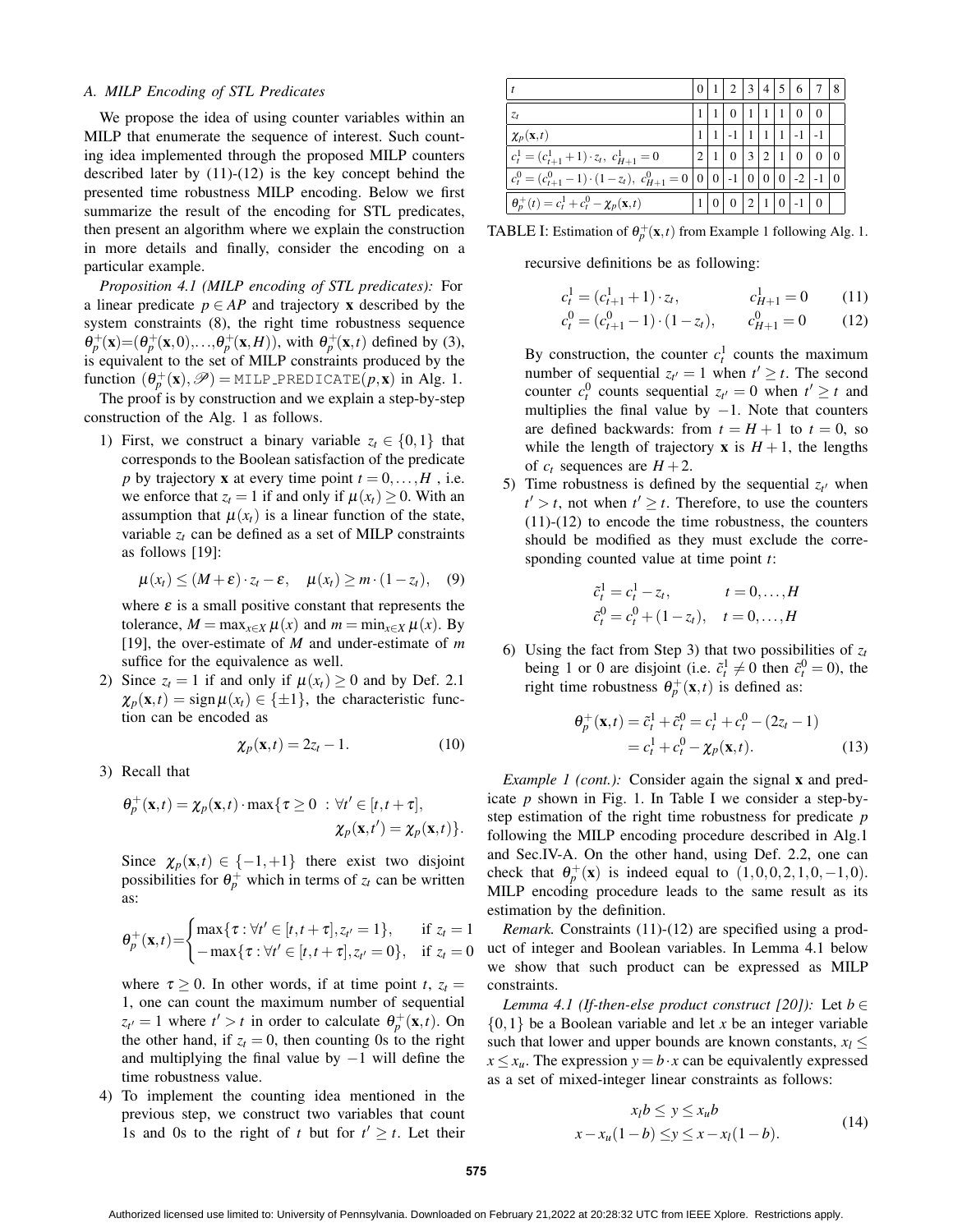| <b>Mission</b>                                                                                        | # Constraints | # Variables    |         | Computation time (s) |               | <b>Time Rob.,</b> $\theta_{\omega}^{+}(\mathbf{x},0)$ |  |
|-------------------------------------------------------------------------------------------------------|---------------|----------------|---------|----------------------|---------------|-------------------------------------------------------|--|
|                                                                                                       |               | <b>Boolean</b> | Integer | <b>YALMIP</b>        | <b>Solver</b> | (Time units)                                          |  |
| $\varphi_1 = \Box_{[0,20]} p$ , Sec. V                                                                | 543           | 71             | 151     | 0.26                 | 0.15          | 29                                                    |  |
| $\varphi_2 = \Diamond_{[0,20]} q$ , Sec. V                                                            | 543           | 71             | 119     | 0.25                 | 0.18          | 49                                                    |  |
| $\varphi_3 = \Box_{[0,10]} \Diamond_{[0,10]} p$ , Sec. V                                              | 776           | 182            | 162     | 0.27                 | 0.28          | 39                                                    |  |
| $\varphi_4 = \varphi_2 \wedge \Box_{[0,5]} p$ , Sec. V                                                | 1061          | 129            | 253     | 0.28                 | 0.23          | 44                                                    |  |
| $\varphi_5 = \varphi_2 \wedge \varphi_3$ , Sec. V                                                     | 1324          | 255            | 264     | 0.31                 | 0.24          | 39                                                    |  |
| Case study 1, $\varphi_{uav}$ , Eq.(17)                                                               | 2447          | 224            | 502     | 0.41                 | 0.34          | 23                                                    |  |
| Case study 2, $\varphi_{surv}$ , Eq.(21)                                                              | 8794          | 2750           | 858     | 0.82                 | 49.69         | 14                                                    |  |
| Case study 2, $\varphi'_{\text{surv}}$ , Eq.(22)                                                      | 9034          | 2750           | 858     | 0.88                 | 29.08         | 14                                                    |  |
| Case study 2, feasibility formulation, $\theta_{\varphi_{\text{corr}}}(\mathbf{x},0) = 5$ , Fig. 5(a) | 8795          | 2750           | 858     | 0.81                 | 2.12          |                                                       |  |
| Case study 2, feasibility formulation, $\theta_{\varphi_{\text{SUV}}}(\mathbf{x},0) = 1$ , Fig. 5(b)  | 8795          | 2750           | 858     | 0.85                 | 1.02          |                                                       |  |

TABLE II: Computational complexity report. *Computation time* includes *YALMIP time* (the time used to build the MILP and convert it into appropriate format for the solver) and *Solver time* (the time taken by Gurobi to solve the problem).

### *B. MILP Encoding of STL Operators*

Having encoded the time robustness of STL predicates as MILP constraints, the generalization to STL formulas is straight-forward and can use the encoding from [10].

For instance, let  $\varphi = \wedge_{i=1}^{n} \varphi_i$  and  $\forall i$ ,  $\theta_{\varphi_i}^+(\mathbf{x}, t) = r_i$ . Then  $\theta_{\varphi}^{+}(\mathbf{x},t) = r$  if and only if:

$$
r_i - M(1 - b_i) \le r \le r_i, \ \forall i \in \{1, \dots n\}
$$

$$
\sum_{i=1}^n b_i = 1
$$
 (15)

where  $b_i = \{0,1\}, i = \{1,\ldots,n\}$  are introduced binary variables and *M* is a big-*M* parameter.

For the complete definition of other STL operators, see the quantitative encoding of STL constraints from [10].

The overall MILP encoding framework is summarized in Alg. 2. The function SYSTEM\_CONSTRAINTS $(x_0, \mathbf{u})$  defines linear constraints on the decision variable  $u_t$  according to (8) and such that  $x_t \in X$ . The function MILP PREDICATE $(p_k, \mathbf{x})$ is defined by Alg. 1. We denote all encoded predicates used in  $\varphi$  for all time steps as  $\theta_p^+(\mathbf{x})$ . The function <code>MILP\_OPERATORS( $\pmb{\varphi}, \mathbf{x}, \pmb{\theta}^+_p(\mathbf{x})$ )</code> is defined according to [10, Section IV.D.] and recursively follows the structure of  $\varphi$ . It outputs  $\theta_{\varphi}^{+}(\mathbf{x},0) \in \mathbb{Z}$  and a set of MILP constraints  $\mathscr{O}$ . For example, for conjunctions,  $\mathcal O$  is illustrated in (15).

We summarize the main properties of the above MILP formulation in the following proposition.

- *Proposition 4.2:* 1) The time-robust STL control synthesis Problem 1 is equivalent to a MILP and can be solved as described in Alg. 2.
- 2) MILP encoding of  $\theta_{\varphi}^{\bowtie}(\mathbf{x},t)$  is a function of  $O(H \cdot |AP|)$ binary and  $O(H \cdot |\phi|)$  continuous variables, where *H* is the time horizon,  $|\phi|$  is the number of operators in the formula  $\varphi$  and  $|AP|$  is the number of used predicates.

#### V. EXPERIMENTAL RESULTS

The complete MILP implementation described in this paper together with the code to reproduce all the case studies presented in this section can be found as an open-source project under the following URL: https://github.com/nellro/time-robust-control.

All simulations were performed on a computer with an Intel Core i7-9750H 6-core processor and 16GB RAM, running Ubuntu 18.04. The MILP was implemented in MATLAB using YALMIP [21] with Gurobi 9.1 solver [22].

Table II presents the report on the computational complexity of all simulations described below. It includes the number of generated MILP constraints, number of created binary and integer variables and computation times that include YALMIP and solver times.

To analyze and compare the computational complexity of the two case studies presented below we first provide the results for the following five generic STL formulas:

$$
\varphi_1 = \Box_{[0,20]} p, \quad \varphi_2 = \Diamond_{[0,20]} q, \n\varphi_3 = \Box_{[0,10]} \Diamond_{[0,10]} p, \quad \varphi_4 = \varphi_2 \land \Box_{[0,5]} p, \quad \varphi_5 = \varphi_2 \land \varphi_3
$$

where  $p = x \ge 0.1$ ,  $q = x \le 0.5$ . We used a simple discretetime linear system  $x_{t+1} = u_t$ , where  $x_t, u_t \in \mathbb{R}$ , and set time horizon to  $H = 50$ . Table II shows that with an increasing complexity of the formula, increases the number of constraints together with the number of created variables. This result is expected due to the previously stated Prop. 4.2. On the other hand, since solvers use various sophisticated heuristics, solver time might not be directly connected to the complexity of the formula. For example,  $\varphi_5 = \varphi_2 \wedge \varphi_3$  but the solver time for  $\varphi_5$  is lower than for its both sub-formulas.

| <b>Algorithm 2:</b> MILP encoding of time robustness                                                               |                                                                                  |  |  |  |
|--------------------------------------------------------------------------------------------------------------------|----------------------------------------------------------------------------------|--|--|--|
| <b>Input:</b> Specification $\varphi$ , initial state $x_0$ , time horizon                                         |                                                                                  |  |  |  |
|                                                                                                                    | H, minimum time robustness $\theta^*$                                            |  |  |  |
|                                                                                                                    | <b>Output:</b> Control input sequence $\mathbf{u}^* = (u_0^*, \dots, u_{H-1}^*)$ |  |  |  |
|                                                                                                                    | Set $\mathbf{u} = (u_0, \dots, u_{H-1})$ to be the decision variable             |  |  |  |
|                                                                                                                    | $\mathbf{x} =$ SYSTEM_CONSTRAINTS $(x_0, \mathbf{u})$                            |  |  |  |
| for $k = 1, \ldots, L$ do                                                                                          |                                                                                  |  |  |  |
| $(\theta_{p_k}^+(\mathbf{x}), \mathscr{P}_k)$ = MILP_PREDICATE $(p_k, \mathbf{x})$ //                              |                                                                                  |  |  |  |
| $\sum_{i=1}^{n}$ IV-A                                                                                              |                                                                                  |  |  |  |
| end                                                                                                                |                                                                                  |  |  |  |
| $(\theta_{\varphi}^+(\mathbf{x},0),\mathscr{O})$ = MILP OPERATORS $(\varphi,\mathbf{x},\theta_p^+(\mathbf{x}))$ // |                                                                                  |  |  |  |
| Sec. IV-B                                                                                                          |                                                                                  |  |  |  |
| $\mathbf{u}^* = \arg \max \quad \theta_{\boldsymbol{\varphi}}^+(\mathbf{x},0)$                                     |                                                                                  |  |  |  |
| 11<br>s.t.                                                                                                         | $\theta_{\varphi}^{+}(\mathbf{x},0) \geq \theta^{*} > 0$                         |  |  |  |
|                                                                                                                    | $\mathbf{x} =$ SYSTEM_CONSTRAINTS $(x_0, \mathbf{u})$                            |  |  |  |
|                                                                                                                    |                                                                                  |  |  |  |
|                                                                                                                    | $u_t \in U$ for $t = 0, \ldots, H-1$                                             |  |  |  |
|                                                                                                                    | $\mathscr{O}, \mathscr{P}_k$ , for $k = 1, \ldots, L$                            |  |  |  |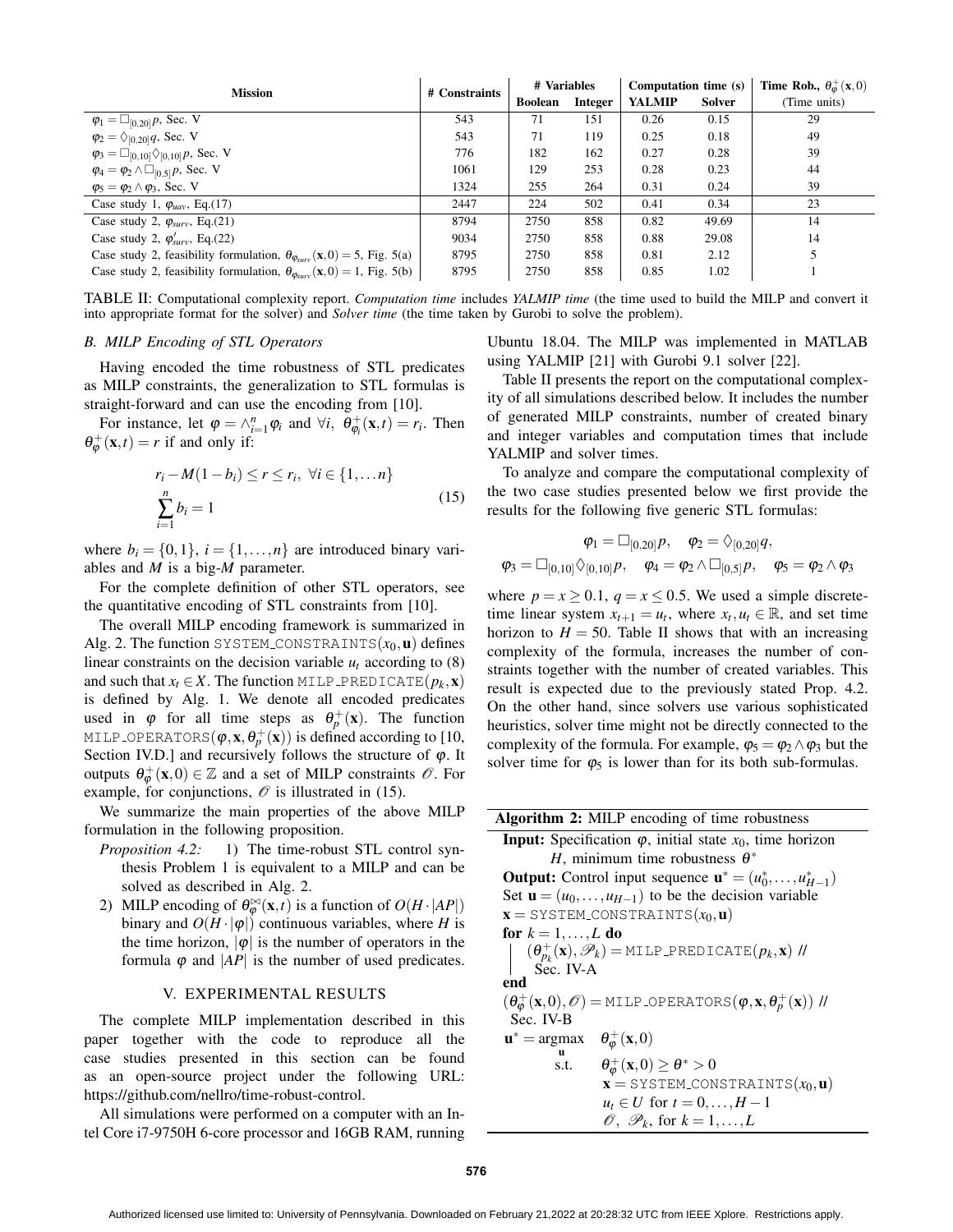

(a) UAV position, velocity and control input. Both times, after staying within the green zone from  $a_i$  to  $b_i$  time steps, UAV continued staying there for 23 more steps (shown as green dots).

Fig. 2: UAV Altitude Control. Found maximum right time robustness is  $\theta_{\varphi_{\text{uav}}}^+(\mathbf{x},0) = 23$  time steps.

## *A. Case Study 1: UAV Altitude Control*

Consider a one dimensional unmanned aerial vehicle (UAV) which is moving only in the *z*-axis direction. Its state  $x = [z, v_z]^\top \in \mathbb{R}^2$  comprises of altitude *z* and velocity *v<sub>z</sub>*. Initial UAV position and velocity are assumed to be zero. The UAV discrete-time linear dynamics are defined as:

$$
x_{t+1} = Ax_t + Bu_t, \quad x_0 = [0, 0]^\top \tag{16}
$$

where  $A = \begin{bmatrix} 1 & 1 \\ 0 & 1 \end{bmatrix}$ ,  $B = \begin{bmatrix} 0.5 \\ 1 \end{bmatrix}$ 1 and  $|u_t| \le u_{\text{max}} = 0.2$ . In this case study, the UAV is tasked to reach and stay above  $z \ge 20$ altitude during the time interval [20,30] and then fly down and stay below  $z \le 10$  during [60,70] time steps. The UAV should also maintain its velocity within  $|v_t| \le v_{\text{max}} = 1.5$ . Time horizon is set to  $H = 100$ . The mission is captured in the following specification:<sup>2</sup>

$$
\varphi_{uav} = \Box_{[20,30]}(z \ge 20) \land \Box_{[60,70]}(z \le 10). \tag{17}
$$

**Results.** Solving Prob. 1 for  $\bowtie = +$  gives optimal solution  $\theta_{\varphi_{uav}}^{+}(\mathbf{x},0) = 23$ , see Fig. 2. One can see that even if the UAV started execution of its trajectory earlier by up to 23 time steps, the mission specification would still be satisfied. In Fig. 2(a) one can see that UAV indeed stays above  $z = 20$ from 20 to 30 time steps (depicted in green) and then continues being above  $z = 20$  for the next 23 time steps (depicted in yellow). On Fig. 2(b) this is seen as  $\chi_p(\mathbf{x},t) =$ +1 for all time steps from 20 to 53, where  $p = z \ge 20$ . For these time steps,  $\theta_p^+(\mathbf{x},t)$  linearly decreases from 33 (when  $t = 20$ ) first to 23  $(t = 30)$  and then to 0  $(t = 53)$ . Which is expected since the right time robustness counts the sequential steps to the future. Above explanation applies analogously to



(b) Evolution of the characteristic function  $\chi(\mathbf{x})$  and the right time robustness  $\theta^+({\bf x})$  for predicates p and q, where  $p = z \ge 20$  and  $q = z \le 10$ .

the second subpart of the formula  $\varphi_{uav}$  when  $z \leq 10$ . For the computational complexity of this case study see Table II.

#### *B. Case Study 2: Multi-agent Surveillance*

We now formalize the case study with multiple agents carrying out a surveillance mission. Consider two identical agents moving in a two-dimensional space, see Fig. 3(a). They are tasked with a surveillance mission of the region of interest while having finite battery lives and specific recharging schedules. The space consists of two electric agents  $\alpha_i$ ,  $i \in \{1, 2\}$ , one region of interest denoted as *Goal* and two charging stations *Charge*<sup>(*i*)</sup>,  $i \in \{1, 2\}$ . Let the state of each agent be  $x^{(i)} = [x^i, v^i_x, y^i, v^i_y]^\top \in \mathbb{R}^4$  and the control input be  $u^{(i)} = [u_x^i, u_y^i]^\top \in \mathbb{R}^2$ . We denote the full state of the system as  $x = [x^{(1)}, x^{(2)}]^\top$  and full control as  $u = [u^{(1)}, u^{(2)}]^\top$ . The linear state-space representation of the system is given by:

$$
x_{t+1} = Ax_t + Bu_t, \quad ||u_t||_{\infty} \le 20, \tag{18}
$$

where  $A = I_4 \otimes \begin{bmatrix} 1 & 0.1 \\ 0 & 1 \end{bmatrix}$  and  $B = I_4 \otimes \begin{bmatrix} 0.005 \\ 0.1 \end{bmatrix}$ 0.1  $\Big]$ , with  $I_n$  being an identity matrix of dimension  $n \times n$  and symbol  $\otimes$  denoting the Kronecker product. Initial positions of the agents are  $(11, 11)$  and  $(4, 4)$ , initial velocities are zero. We set time horizon to  $H = 60$ .

The goal surveillance sub-mission requires the *Goal* region to be visited by at least one of the agents within the first 20 time steps and then within the next 20 time steps. Formally, it is defined as:

$$
\varphi_{gs} = \Diamond_{[0,20]} [\alpha_1 \in Goal \lor \alpha_2 \in Goal]
$$
  
 
$$
\land \ \Diamond_{[20,40]} [\alpha_1 \in Goal \lor \alpha_2 \in Goal].
$$

where notation  $\alpha_i \in Z$  denotes more formal  $[x^i, y^i]^\top \in Z$ , i.e. position of the agent  $\alpha_i$  is within the given rectangle *Z*. This can be defined as a conjunction of four linear predicates  $x^i \le X_{ub}, x^i \ge X_{lb}, y^i \le Y_{ub}, y^i \ge Y_{lb}.$ 

<sup>&</sup>lt;sup>2</sup>Since the control input and velocity constrains specified above are of the form  $\Box_{[0,H]} p$ , their maximum time robustness is 0. Therefore, they were removed from the mission specification  $\varphi$  and were implemented as strict MILP constraints.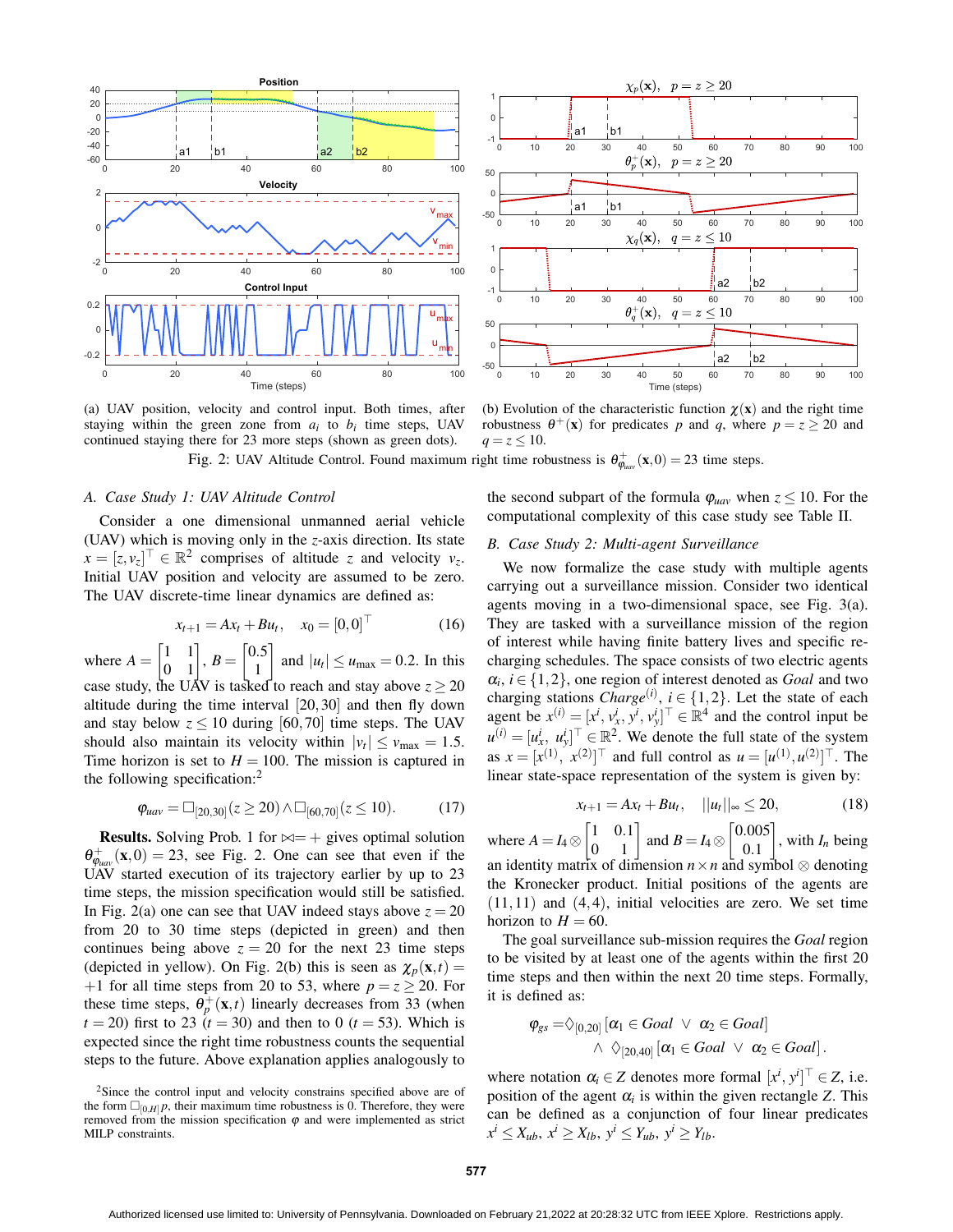

0 10 20 30 40 50 60 Time (steps) 2 L 4 6 H 8 H  $10 +$  $12<sub>r</sub>$ X-Position 0<sup>.</sup>... 1 2 3  $4E$  $5678$ ر 9  $10^{112}$ 13 14 0 10 20 30 40 50 60<br>Time (steps) 4 6 H 8 H  $10 +$ 12 Y-Position

(a) Trajectories for two agents generated by solving Prob. 1. Agents perform surveillance and recharging. Initial positions marked by  $\star$ .

(b) Trajectory projection on X-axis and Y-axis. The found robustness value is  $\theta_{\phi_{surv}}^+(x,0) = \dot{\theta}_{\phi_{gs}}^+(x,0) = 14$ . We depict the meaning of  $\theta_{\phi_{gs}}^+(x,0)$  as green dots along the trajectory.

Fig. 3: Multi-agent surveillance. Goal set is represented in green color, charging zones are in yellow color. Found maximum right time robustness is  $\theta_{\varphi_{surv}}^+(x,0) = 14$  time steps. Simulation is available at https://tinyurl.com/multi-surveil.



Fig. 4: Multi-agent surveillance. Evolution of the characteristic function  $\chi(x)$  and the right time robustness  $\theta^+(x)$  for sub-formula *goal* and predicates *ch*1, *ch*2. Fig. 4(a),(d): The *goal* is satisfied during two disjoint time intervals, each interval consists of 14 time steps,  $\theta_{goal}^+(x,4) = \theta_{goal}^+(x,25) = 14$ . Fig. 4(b),(c),(e),(f): The maximum value of  $\theta^+(x)$  for both predicates *ch*<sub>1</sub> and *ch*<sub>2</sub> is higher than 14.

The battery life of the first agent is 20 time units and charging takes 20 time units during which the agent should stay at its charging station. Such pattern must be satisfied at all-time within the given time horizon of the formula:

$$
\varphi_{ch,1} = \Box_{[0,20]} \Diamond_{[0,20]} \Box_{[0,20]} [\alpha_1 \in \mathit{Charge}^{(1)}]. \qquad (19)
$$

Second agent must satisfy a less restrictive battery charging schedule which is formally specified as:

$$
\varphi_{ch,2} = \diamondsuit_{[0,20]} [\alpha_2 \in Charge^{(2)}] \qquad \qquad (20)
$$
  
 
$$
\wedge \diamondsuit_{[40,55]} [\alpha_2 \in Charge^{(2)}].
$$

The overall multi-agent surveillance mission is defined as:

$$
\varphi_{surv} = \varphi_{gs} \wedge \varphi_{ch,1} \wedge \varphi_{ch,2}.
$$
 (21)

**Results.** Solving Prob. 1 for  $\bowtie = +$  gives optimal solution  $\theta_{\varphi_{\text{surv}}}^{+}(\mathbf{x},0) = 14$  time units, see Fig. 3 and Fig. 4. Simulation is available at https://tinyurl.com/multi-surveil.

From Fig. 3(b) one can see that Agent 1 surveils the region of interest *Goal* while Agent 2 is in its charging zone *Charge*<sup>(2)</sup>, and then Agent 1 goes to charging zone *Charge*<sup>(1)</sup> while Agent 2 continues to surveil the *Goal*. Table II shows that this case study is the most computationally heavy and requires 2750 Boolean and 858 integer variables. Solver needs 49.69 seconds to solve Prob. 1. For comparison, we also consider a variation of formula  $\varphi_{surv}$  where we require an additional constraint on velocities of both agents:

$$
\varphi'_{\text{surv}} = \varphi_{\text{surv}} \ \wedge \ \Box_{[0,H]}(||v||_{\infty} \le 4). \tag{22}
$$

Such additional constraint did not change the final right time robustness value, though did change the trajectories. Interesting observation is, though  $\varphi'_{surv}$  has an additional constraint on top of  $\varphi_{surv}$ , solver takes only 29.08 seconds to solve it in comparison with 46.69 for  $\varphi_{\textit{surv}}$ .

We also performed simulations where we solve a variation of Prob. 1 where instead of the robustness maximization we solve a feasibility problem that results in robustness having precisely the desired value. See the resulting trajectories for such feasibility formulation of Prob. 1 in Fig. 5(a) for  $\theta_{\varphi_{\text{surv}}}^{+}(\mathbf{x},0) = 5$  and Fig. 5(b) for  $\theta_{\varphi_{\text{surv}}}^{+}(\mathbf{x},0) = 1$ . Table II shows that though the size of the problem in terms of number of variables and constraints stays the same, the computation



Fig. 5: Solutions to the time robustness feasibility problem instead of the maximization Prob. 1. Simulations are available at https://tinyurl.com/rob-feasibility.

**578**